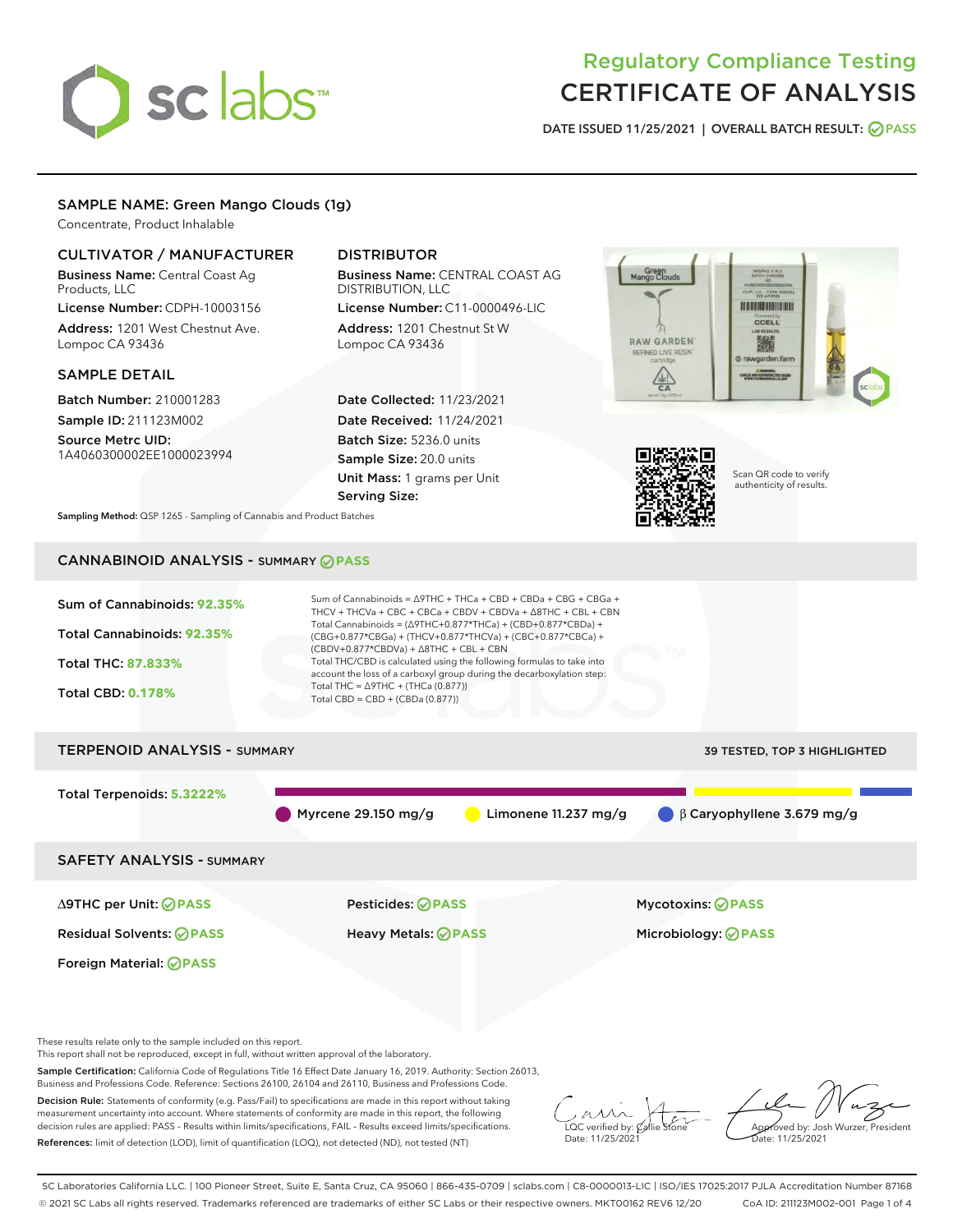



GREEN MANGO CLOUDS (1G) | DATE ISSUED 11/25/2021 | OVERALL BATCH RESULT: @ PASS

#### CANNABINOID TEST RESULTS - 11/24/2021 2 PASS

Tested by high-performance liquid chromatography with diode-array detection (HPLC-DAD). **Method:** QSP 1157 - Analysis of Cannabinoids by HPLC-DAD

#### TOTAL CANNABINOIDS: **92.35%**

Total Cannabinoids (Total THC) + (Total CBD) + (Total CBG) + (Total THCV) + (Total CBC) + (Total CBDV) + ∆8THC + CBL + CBN

TOTAL THC: **87.833%** Total THC (∆9THC+0.877\*THCa)

TOTAL CBD: **0.178%**

Total CBD (CBD+0.877\*CBDa)

TOTAL CBG: 3.553% Total CBG (CBG+0.877\*CBGa)

TOTAL THCV: 0.41% Total THCV (THCV+0.877\*THCVa)

TOTAL CBC: ND Total CBC (CBC+0.877\*CBCa)

TOTAL CBDV: ND Total CBDV (CBDV+0.877\*CBDVa)

| <b>COMPOUND</b>  | LOD/LOQ<br>(mg/g)          | <b>MEASUREMENT</b><br><b>UNCERTAINTY</b><br>(mg/g) | <b>RESULT</b><br>(mg/g) | <b>RESULT</b><br>(%) |
|------------------|----------------------------|----------------------------------------------------|-------------------------|----------------------|
| Δ9THC            | 0.06 / 0.26                | ±30.215                                            | 878.33                  | 87.833               |
| <b>CBG</b>       | 0.06/0.19                  | ±1.400                                             | 35.53                   | 3.553                |
| <b>THCV</b>      | 0.1 / 0.2                  | ±0.20                                              | 4.1                     | 0.41                 |
| $\triangle$ 8THC | 0.1/0.4                    | ±0.16                                              | 2.0                     | 0.20                 |
| <b>CBN</b>       | 0.1/0.3                    | ±0.12                                              | 1.8                     | 0.18                 |
| <b>CBD</b>       | 0.07/0.29                  | ±0.082                                             | 1.78                    | 0.178                |
| <b>THCa</b>      | 0.05/0.14                  | N/A                                                | <b>ND</b>               | <b>ND</b>            |
| <b>THCVa</b>     | 0.07/0.20                  | N/A                                                | <b>ND</b>               | <b>ND</b>            |
| <b>CBDa</b>      | 0.02/0.19                  | N/A                                                | <b>ND</b>               | <b>ND</b>            |
| <b>CBDV</b>      | 0.04 / 0.15                | N/A                                                | <b>ND</b>               | <b>ND</b>            |
| <b>CBDVa</b>     | 0.03/0.53                  | N/A                                                | <b>ND</b>               | <b>ND</b>            |
| <b>CBGa</b>      | 0.1/0.2                    | N/A                                                | <b>ND</b>               | <b>ND</b>            |
| <b>CBL</b>       | 0.06 / 0.24                | N/A                                                | <b>ND</b>               | <b>ND</b>            |
| <b>CBC</b>       | 0.2 / 0.5                  | N/A                                                | <b>ND</b>               | <b>ND</b>            |
| <b>CBCa</b>      | 0.07/0.28                  | N/A                                                | <b>ND</b>               | <b>ND</b>            |
|                  | <b>SUM OF CANNABINOIDS</b> |                                                    | 923.5 mg/g              | 92.35%               |

#### **UNIT MASS: 1 grams per Unit**

| ∆9THC per Unit                         | 1120 per-package limit | 878.33 mg/unit | <b>PASS</b> |
|----------------------------------------|------------------------|----------------|-------------|
| <b>Total THC per Unit</b>              |                        | 878.33 mg/unit |             |
| <b>CBD per Unit</b>                    |                        | $1.78$ mg/unit |             |
| <b>Total CBD per Unit</b>              |                        | $1.78$ mg/unit |             |
| <b>Sum of Cannabinoids</b><br>per Unit |                        | 923.5 mg/unit  |             |
| <b>Total Cannabinoids</b><br>per Unit  |                        | 923.5 mg/unit  |             |

| <b>COMPOUND</b>           | LOD/LOQ<br>(mg/g) | ASUREM<br><b>UNCERTAINTY</b><br>(mg/g) | <b>RESULT</b><br>(mg/g)                          | <b>RESULT</b><br>$(\%)$ |
|---------------------------|-------------------|----------------------------------------|--------------------------------------------------|-------------------------|
| <b>Myrcene</b>            | 0.008 / 0.025     | ±0.3760                                | 29.150                                           | 2.9150                  |
| Limonene                  | 0.005 / 0.016     | ±0.1607                                | 11.237                                           | 1.1237                  |
| $\beta$ Caryophyllene     | 0.004 / 0.012     | ±0.1310                                | 3.679                                            | 0.3679                  |
| Linalool                  | 0.009 / 0.032     | ±0.1048                                | 2.758                                            | 0.2758                  |
| $\beta$ Pinene            | 0.004 / 0.014     | ±0.0187                                | 1.630                                            | 0.1630                  |
| $\alpha$ Pinene           | 0.005 / 0.017     | ±0.0079                                | 0.921                                            | 0.0921                  |
| $\alpha$ Humulene         | 0.009/0.029       | ±0.0288                                | 0.898                                            | 0.0898                  |
| trans- $\beta$ -Farnesene | 0.008 / 0.025     | ±0.0289                                | 0.814                                            | 0.0814                  |
| Fenchol                   | 0.010 / 0.034     | ±0.0253                                | 0.653                                            | 0.0653                  |
| Terpineol                 | 0.016 / 0.055     | ±0.0325                                | 0.529                                            | 0.0529                  |
| Terpinolene               | 0.008 / 0.026     | ±0.0050                                | 0.246                                            | 0.0246                  |
| Camphene                  | 0.005 / 0.015     | ±0.0024                                | 0.208                                            | 0.0208                  |
| Ocimene                   | 0.011 / 0.038     | ±0.0048                                | 0.148                                            | 0.0148                  |
| <b>Borneol</b>            | 0.005 / 0.016     | ±0.0062                                | 0.148                                            | 0.0148                  |
| Fenchone                  | 0.009 / 0.028     | ±0.0028                                | 0.096                                            | 0.0096                  |
| Nerolidol                 | 0.009 / 0.028     | ±0.0023                                | 0.037                                            | 0.0037                  |
| Valencene                 | 0.009 / 0.030     | ±0.0025                                | 0.036                                            | 0.0036                  |
| $\gamma$ Terpinene        | 0.006 / 0.018     | ±0.0004                                | 0.022                                            | 0.0022                  |
| Geraniol                  | 0.002 / 0.007     | ±0.0005                                | 0.012                                            | 0.0012                  |
| $\alpha$ Phellandrene     | 0.006 / 0.020     | N/A                                    | <loq< th=""><th><math>&lt;</math>LOQ</th></loq<> | $<$ LOQ                 |
| $\alpha$ Terpinene        | 0.005 / 0.017     | N/A                                    | <loq< th=""><th><loq< th=""></loq<></th></loq<>  | <loq< th=""></loq<>     |
| Sabinene Hydrate          | 0.006 / 0.022     | N/A                                    | <loq< th=""><th><loq< th=""></loq<></th></loq<>  | <loq< th=""></loq<>     |
| Nerol                     | 0.003 / 0.011     | N/A                                    | <loq< th=""><th><math>&lt;</math>LOQ</th></loq<> | $<$ LOQ                 |
| Citronellol               | 0.003 / 0.010     | N/A                                    | <loq< th=""><th><loq< th=""></loq<></th></loq<>  | <loq< th=""></loq<>     |
| Caryophyllene<br>Oxide    | 0.010 / 0.033     | N/A                                    | <loq< th=""><th><loq< th=""></loq<></th></loq<>  | <loq< th=""></loq<>     |
| $\alpha$ Bisabolol        | 0.008 / 0.026     | N/A                                    | <loq< th=""><th><math>&lt;</math>LOQ</th></loq<> | $<$ LOQ                 |
| Sabinene                  | 0.004 / 0.014     | N/A                                    | <b>ND</b>                                        | <b>ND</b>               |
| 3 Carene                  | 0.005 / 0.018     | N/A                                    | <b>ND</b>                                        | ND                      |
| p-Cymene                  | 0.005 / 0.016     | N/A                                    | <b>ND</b>                                        | <b>ND</b>               |
| Eucalyptol                | 0.006 / 0.018     | N/A                                    | <b>ND</b>                                        | <b>ND</b>               |
| (-)-Isopulegol            | 0.005 / 0.016     | N/A                                    | ND                                               | ND                      |
| Camphor                   | 0.006 / 0.019     | N/A                                    | <b>ND</b>                                        | ND                      |
| Isoborneol                | 0.004 / 0.012     | N/A                                    | <b>ND</b>                                        | <b>ND</b>               |
| Menthol                   | 0.008 / 0.025     | N/A                                    | ND                                               | ND                      |
| $R-(+)$ -Pulegone         | 0.003 / 0.011     | N/A                                    | <b>ND</b>                                        | ND                      |
| <b>Geranyl Acetate</b>    | 0.004 / 0.014     | N/A                                    | ND                                               | <b>ND</b>               |
| $\alpha$ Cedrene          | 0.005 / 0.016     | N/A                                    | ND                                               | ND                      |
| Guaiol                    | 0.009 / 0.030     | N/A                                    | <b>ND</b>                                        | ND                      |
| Cedrol                    | 0.008 / 0.027     | N/A                                    | <b>ND</b>                                        | <b>ND</b>               |
| <b>TOTAL TERPENOIDS</b>   |                   |                                        | 53.222 mg/g                                      | 5.3222%                 |

SC Laboratories California LLC. | 100 Pioneer Street, Suite E, Santa Cruz, CA 95060 | 866-435-0709 | sclabs.com | C8-0000013-LIC | ISO/IES 17025:2017 PJLA Accreditation Number 87168 © 2021 SC Labs all rights reserved. Trademarks referenced are trademarks of either SC Labs or their respective owners. MKT00162 REV6 12/20 CoA ID: 211123M002-001 Page 2 of 4

# TERPENOID TEST RESULTS - 11/25/2021

Terpene analysis utilizing gas chromatography-flame ionization detection (GC-FID). **Method:** QSP 1192 - Analysis of Terpenoids by GC-FID

MEASUREMENT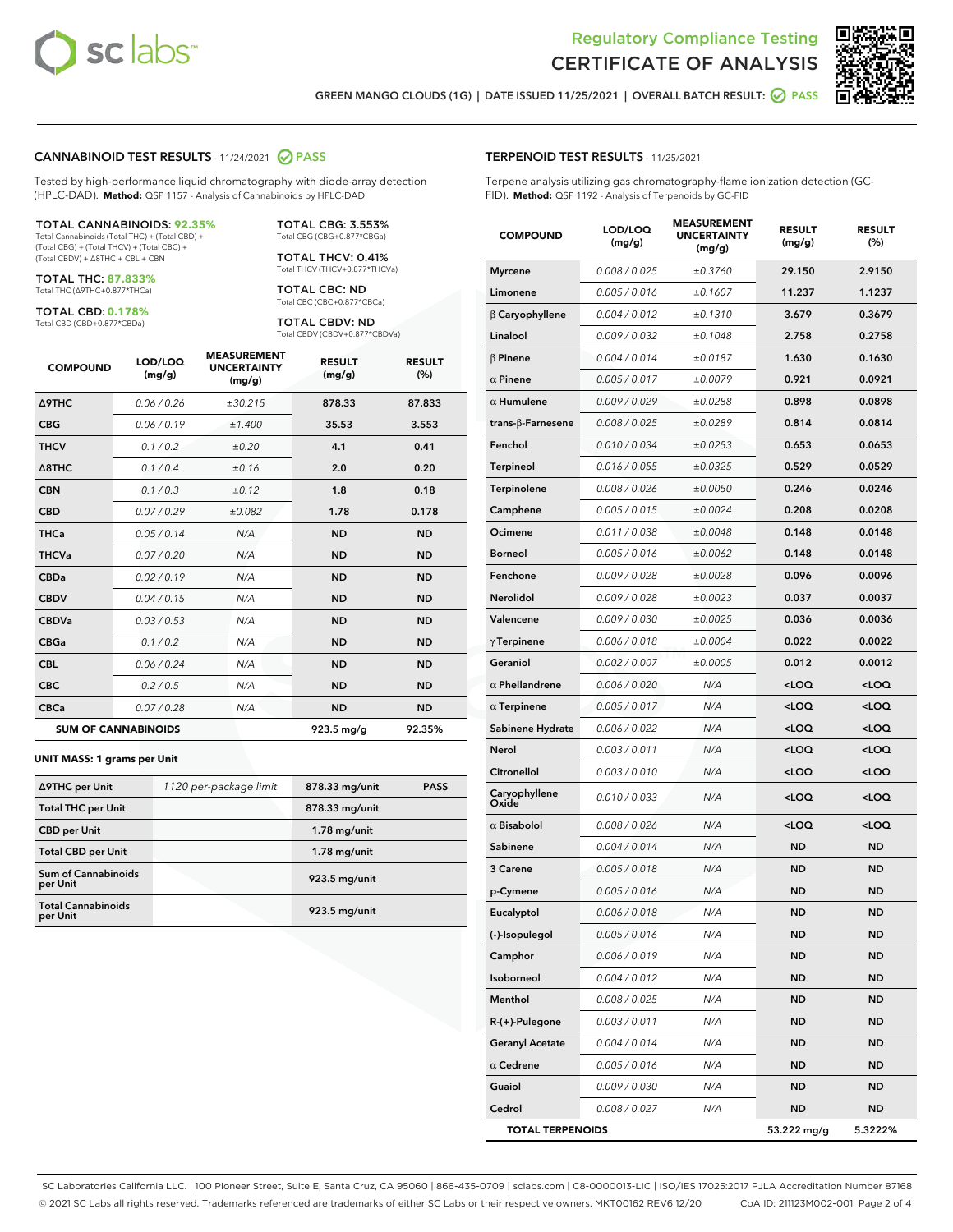



GREEN MANGO CLOUDS (1G) | DATE ISSUED 11/25/2021 | OVERALL BATCH RESULT: @ PASS

# CATEGORY 1 PESTICIDE TEST RESULTS - 11/25/2021 2 PASS

Pesticide and plant growth regulator analysis utilizing high-performance liquid chromatography-mass spectrometry (HPLC-MS) or gas chromatography-mass spectrometry (GC-MS). \*GC-MS utilized where indicated. **Method:** QSP 1212 - Analysis of Pesticides and Mycotoxins by LC-MS or QSP 1213 - Analysis of Pesticides by GC-MS

| <b>COMPOUND</b>             | LOD/LOQ<br>$(\mu g/g)$ | <b>ACTION</b><br><b>LIMIT</b><br>$(\mu g/g)$ | <b>MEASUREMENT</b><br><b>UNCERTAINTY</b><br>$(\mu g/g)$ | <b>RESULT</b><br>$(\mu g/g)$ | <b>RESULT</b> |
|-----------------------------|------------------------|----------------------------------------------|---------------------------------------------------------|------------------------------|---------------|
| Aldicarb                    | 0.03/0.08              | $\ge$ LOD                                    | N/A                                                     | <b>ND</b>                    | <b>PASS</b>   |
| Carbofuran                  | 0.02 / 0.05            | $\ge$ LOD                                    | N/A                                                     | <b>ND</b>                    | <b>PASS</b>   |
| Chlordane*                  | 0.03 / 0.08            | $\ge$ LOD                                    | N/A                                                     | <b>ND</b>                    | <b>PASS</b>   |
| Chlorfenapyr*               | 0.03/0.10              | $\ge$ LOD                                    | N/A                                                     | <b>ND</b>                    | <b>PASS</b>   |
| Chlorpyrifos                | 0.02 / 0.06            | $\ge$ LOD                                    | N/A                                                     | <b>ND</b>                    | <b>PASS</b>   |
| Coumaphos                   | 0.02 / 0.07            | $\ge$ LOD                                    | N/A                                                     | <b>ND</b>                    | <b>PASS</b>   |
| Daminozide                  | 0.02 / 0.07            | $\ge$ LOD                                    | N/A                                                     | <b>ND</b>                    | <b>PASS</b>   |
| <b>DDVP</b><br>(Dichlorvos) | 0.03/0.09              | $>$ LOD                                      | N/A                                                     | <b>ND</b>                    | <b>PASS</b>   |
| Dimethoate                  | 0.03 / 0.08            | $\ge$ LOD                                    | N/A                                                     | <b>ND</b>                    | <b>PASS</b>   |
| Ethoprop(hos)               | 0.03/0.10              | $\ge$ LOD                                    | N/A                                                     | <b>ND</b>                    | <b>PASS</b>   |
| Etofenprox                  | 0.02/0.06              | $>$ LOD                                      | N/A                                                     | <b>ND</b>                    | <b>PASS</b>   |
| Fenoxycarb                  | 0.03 / 0.08            | $\ge$ LOD                                    | N/A                                                     | <b>ND</b>                    | <b>PASS</b>   |
| Fipronil                    | 0.03/0.08              | $>$ LOD                                      | N/A                                                     | <b>ND</b>                    | <b>PASS</b>   |
| Imazalil                    | 0.02 / 0.06            | $\ge$ LOD                                    | N/A                                                     | <b>ND</b>                    | <b>PASS</b>   |
| Methiocarb                  | 0.02 / 0.07            | $\ge$ LOD                                    | N/A                                                     | <b>ND</b>                    | <b>PASS</b>   |
| Methyl<br>parathion         | 0.03/0.10              | $>$ LOD                                      | N/A                                                     | <b>ND</b>                    | <b>PASS</b>   |
| <b>Mevinphos</b>            | 0.03/0.09              | $>$ LOD                                      | N/A                                                     | <b>ND</b>                    | <b>PASS</b>   |
| Paclobutrazol               | 0.02 / 0.05            | $\ge$ LOD                                    | N/A                                                     | <b>ND</b>                    | <b>PASS</b>   |
| Propoxur                    | 0.03/0.09              | $\ge$ LOD                                    | N/A                                                     | <b>ND</b>                    | <b>PASS</b>   |
| Spiroxamine                 | 0.03 / 0.08            | $\ge$ LOD                                    | N/A                                                     | <b>ND</b>                    | <b>PASS</b>   |
| Thiacloprid                 | 0.03/0.10              | $\ge$ LOD                                    | N/A                                                     | <b>ND</b>                    | <b>PASS</b>   |

#### CATEGORY 2 PESTICIDE TEST RESULTS - 11/25/2021 @ PASS

| <b>COMPOUND</b>          | LOD/LOO<br>$(\mu g/g)$ | <b>ACTION</b><br>LIMIT<br>$(\mu g/g)$ | <b>MEASUREMENT</b><br><b>UNCERTAINTY</b><br>$(\mu g/g)$ | <b>RESULT</b><br>$(\mu g/g)$ | <b>RESULT</b> |  |
|--------------------------|------------------------|---------------------------------------|---------------------------------------------------------|------------------------------|---------------|--|
| Abamectin                | 0.03/0.10              | 0.1                                   | N/A                                                     | <b>ND</b>                    | <b>PASS</b>   |  |
| Acephate                 | 0.02/0.07              | 0.1                                   | N/A                                                     | <b>ND</b>                    | <b>PASS</b>   |  |
| Acequinocyl              | 0.02/0.07              | 0.1                                   | N/A                                                     | <b>ND</b>                    | <b>PASS</b>   |  |
| Acetamiprid              | 0.02/0.05              | 0.1                                   | N/A                                                     | <b>ND</b>                    | <b>PASS</b>   |  |
| Azoxystrobin             | 0.02/0.07              | 0.1                                   | N/A                                                     | <b>ND</b>                    | <b>PASS</b>   |  |
| <b>Bifenazate</b>        | 0.01 / 0.04            | 0.1                                   | N/A                                                     | <b>ND</b>                    | <b>PASS</b>   |  |
| <b>Bifenthrin</b>        | 0.02/0.05              | 3                                     | N/A                                                     | <b>ND</b>                    | <b>PASS</b>   |  |
| <b>Boscalid</b>          | 0.03/0.09              | 0.1                                   | N/A                                                     | <b>ND</b>                    | <b>PASS</b>   |  |
| Captan                   | 0.19/0.57              | 0.7                                   | N/A                                                     | <b>ND</b>                    | <b>PASS</b>   |  |
| Carbaryl                 | 0.02/0.06              | 0.5                                   | N/A                                                     | <b>ND</b>                    | <b>PASS</b>   |  |
| Chlorantranilip-<br>role | 0.04/0.12              | 10                                    | N/A                                                     | <b>ND</b>                    | <b>PASS</b>   |  |
| Clofentezine             | 0.03/0.09              | 0.1                                   | N/A                                                     | <b>ND</b>                    | <b>PASS</b>   |  |

# CATEGORY 2 PESTICIDE TEST RESULTS - 11/25/2021 continued

| <b>COMPOUND</b>               | LOD/LOQ<br>(µg/g) | <b>ACTION</b><br>LIMIT<br>$(\mu g/g)$ | <b>MEASUREMENT</b><br><b>UNCERTAINTY</b><br>(µg/g) | <b>RESULT</b><br>(µg/g) | <b>RESULT</b> |
|-------------------------------|-------------------|---------------------------------------|----------------------------------------------------|-------------------------|---------------|
| Cyfluthrin                    | 0.12 / 0.38       | 2                                     | N/A                                                | ND                      | <b>PASS</b>   |
| Cypermethrin                  | 0.11 / 0.32       | 1                                     | N/A                                                | ND                      | PASS          |
| Diazinon                      | 0.02 / 0.05       | 0.1                                   | N/A                                                | ND                      | PASS          |
| Dimethomorph                  | 0.03 / 0.09       | 2                                     | N/A                                                | <b>ND</b>               | <b>PASS</b>   |
| Etoxazole                     | 0.02 / 0.06       | 0.1                                   | N/A                                                | ND                      | <b>PASS</b>   |
| Fenhexamid                    | 0.03 / 0.09       | 0.1                                   | N/A                                                | ND                      | <b>PASS</b>   |
| Fenpyroximate                 | 0.02 / 0.06       | 0.1                                   | N/A                                                | <b>ND</b>               | <b>PASS</b>   |
| Flonicamid                    | 0.03 / 0.10       | 0.1                                   | N/A                                                | <b>ND</b>               | <b>PASS</b>   |
| Fludioxonil                   | 0.03 / 0.10       | 0.1                                   | N/A                                                | <b>ND</b>               | <b>PASS</b>   |
| Hexythiazox                   | 0.02 / 0.07       | 0.1                                   | N/A                                                | <b>ND</b>               | PASS          |
| Imidacloprid                  | 0.04 / 0.11       | 5                                     | N/A                                                | <b>ND</b>               | <b>PASS</b>   |
| Kresoxim-methyl               | 0.02 / 0.07       | 0.1                                   | N/A                                                | ND                      | <b>PASS</b>   |
| Malathion                     | 0.03 / 0.09       | 0.5                                   | N/A                                                | <b>ND</b>               | <b>PASS</b>   |
| Metalaxyl                     | 0.02 / 0.07       | $\overline{c}$                        | N/A                                                | <b>ND</b>               | <b>PASS</b>   |
| Methomyl                      | 0.03 / 0.10       | 1                                     | N/A                                                | ND                      | <b>PASS</b>   |
| Myclobutanil                  | 0.03/0.09         | 0.1                                   | N/A                                                | <b>ND</b>               | <b>PASS</b>   |
| Naled                         | 0.02 / 0.07       | 0.1                                   | N/A                                                | ND                      | <b>PASS</b>   |
| Oxamyl                        | 0.04 / 0.11       | 0.5                                   | N/A                                                | ND                      | <b>PASS</b>   |
| Pentachloronitro-<br>benzene* | 0.03 / 0.09       | 0.1                                   | N/A                                                | ND                      | <b>PASS</b>   |
| Permethrin                    | 0.04/0.12         | 0.5                                   | N/A                                                | <b>ND</b>               | <b>PASS</b>   |
| Phosmet                       | 0.03 / 0.10       | 0.1                                   | N/A                                                | ND                      | <b>PASS</b>   |
| Piperonylbu-<br>toxide        | 0.02 / 0.07       | 3                                     | N/A                                                | <b>ND</b>               | <b>PASS</b>   |
| Prallethrin                   | 0.03 / 0.08       | 0.1                                   | N/A                                                | <b>ND</b>               | <b>PASS</b>   |
| Propiconazole                 | 0.02 / 0.07       | 0.1                                   | N/A                                                | ND                      | <b>PASS</b>   |
| Pyrethrins                    | 0.04 / 0.12       | 0.5                                   | N/A                                                | ND                      | <b>PASS</b>   |
| Pyridaben                     | 0.02 / 0.07       | 0.1                                   | N/A                                                | <b>ND</b>               | <b>PASS</b>   |
| Spinetoram                    | 0.02 / 0.07       | 0.1                                   | N/A                                                | ND                      | <b>PASS</b>   |
| Spinosad                      | 0.02 / 0.07       | 0.1                                   | N/A                                                | ND                      | <b>PASS</b>   |
| Spiromesifen                  | 0.02 / 0.05       | 0.1                                   | N/A                                                | <b>ND</b>               | <b>PASS</b>   |
| Spirotetramat                 | 0.02 / 0.06       | 0.1                                   | N/A                                                | ND                      | <b>PASS</b>   |
| Tebuconazole                  | 0.02 / 0.07       | 0.1                                   | N/A                                                | ND                      | <b>PASS</b>   |
| Thiamethoxam                  | 0.03 / 0.10       | 5                                     | N/A                                                | <b>ND</b>               | <b>PASS</b>   |
| Trifloxystrobin               | 0.03 / 0.08       | 0.1                                   | N/A                                                | <b>ND</b>               | <b>PASS</b>   |

SC Laboratories California LLC. | 100 Pioneer Street, Suite E, Santa Cruz, CA 95060 | 866-435-0709 | sclabs.com | C8-0000013-LIC | ISO/IES 17025:2017 PJLA Accreditation Number 87168 © 2021 SC Labs all rights reserved. Trademarks referenced are trademarks of either SC Labs or their respective owners. MKT00162 REV6 12/20 CoA ID: 211123M002-001 Page 3 of 4